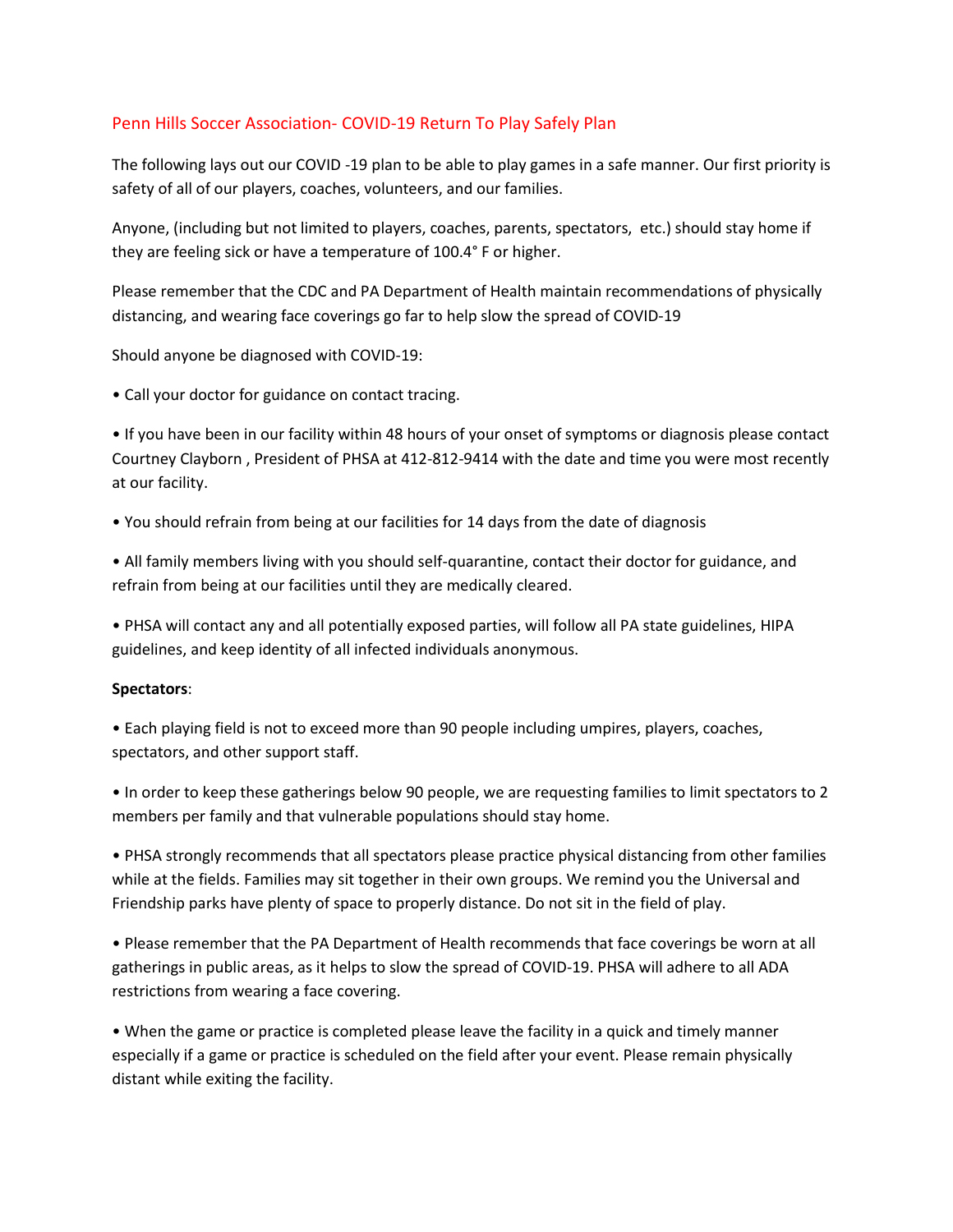• If your event follows an earlier event at one of our fields. Please wait for the crowd to disperse from the first event before finding your spot along the Sidelines

• If neighboring field is vacant it is off limits to all spectators for any reason.

• Parents/Spectators are encouraged to bring their own sanitizing wipes for restroom/personal cleanliness.

### **Players:**

• Each player should have a face covering and hand sanitizer with them at all events. Face coverings are optional while actively in a game or practicing and should be worn while on the sidelines during down time.

• There is to be absolutely no sharing of equipment or drink bottles. All equipment and bottles must remain in bags when not in use. Drink bottles should have the player names or initials on them to protect against sharing.

• If equipment needs to be borrowed from one of the coaches, no other player can use that equipment until it is properly sanitized by the coach.

• There is to be no spitting, eating sunflower seeds, chewing gum, peanuts or eating food of any kind in on the sidelines unless it is medically necessary.

• There is to be no high fives, hand shaking, touching, huddling, team breakdowns at any time! There are no exceptions to this rule.

• Do not approach the field until the coach is ready, and the previous event has cleared from the field.

## **Coaches:**

• Schedule all events (practices/games) with timing of other events in mind.

• Please plan to arrive early enough to be able to line and prep the field for play before players are scheduled to arrive.

• Please remember that the PA Department of Health recommends that face coverings be worn at all gatherings in public areas, as it helps to slow the spread of COVID-19. PHSA will adhere to all ADA restrictions from wearing a face covering.

- Coaches and players must maintain physical distancing at all times, except for when the ball is in play.
- When off the field, physical distancing must be maintained at all times.

• In game, on field conferencing with no more than two players is permitted, so long as physical distancing is observed. Face coverings should be worn by coaches for all conferences.

• Coaches must enforce all physical distancing rules.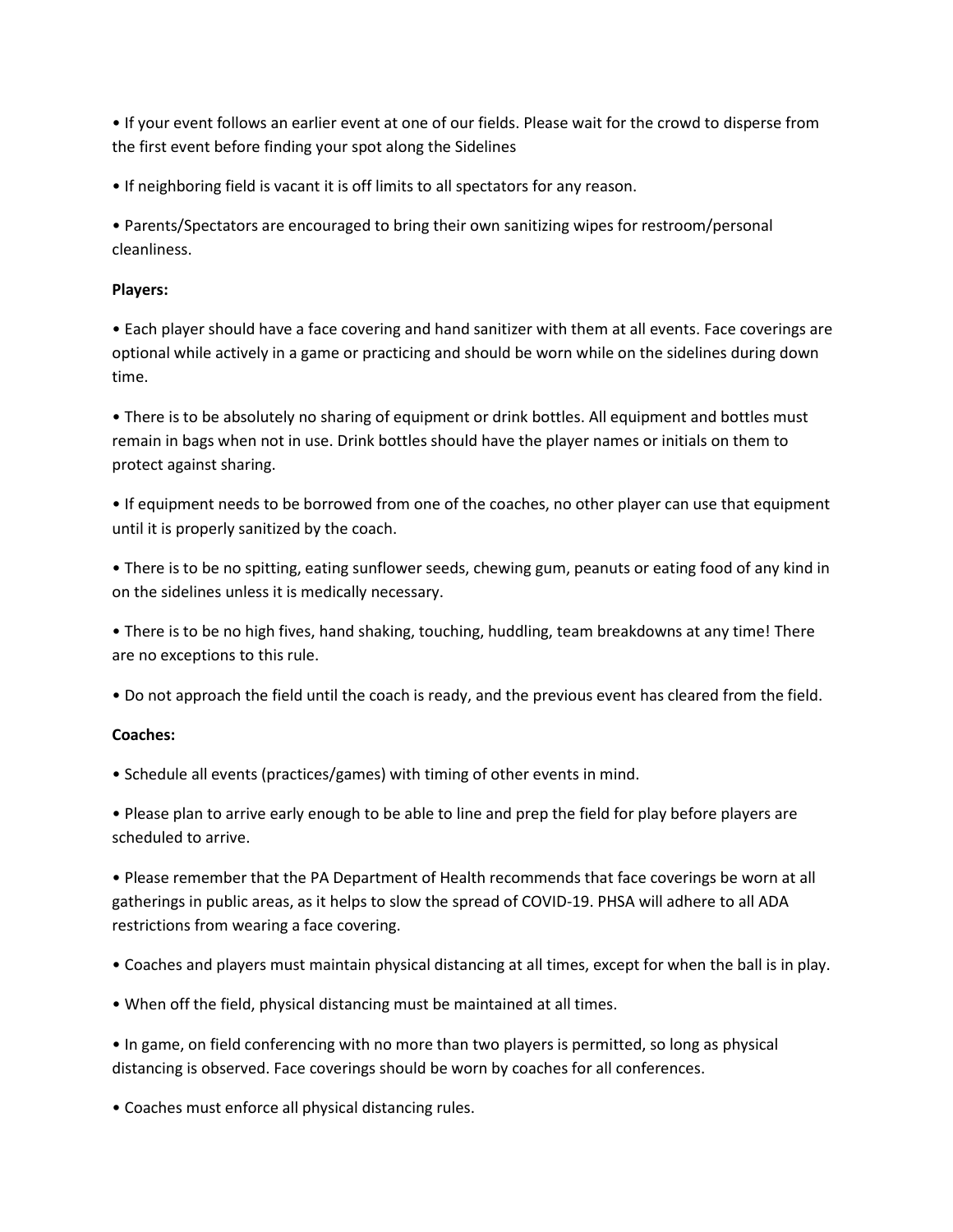• Coaches should remind all spectators and parents to remain at least 6 feet from each other and the sidelines

• Pre and Post game coaching conferences should take place in an area where proper distancing measures can be taken.

- All balls must be sanitized after use in each practice and game.
- Benches must be sanitized after each game and practice

• Coaches are needed to assist with any end of day clean up that is needed when the fields are done with use for the night.

#### **Noncompliance:**

• Noncompliance with the COVID-19 Safety Guidelines and Operating Procedures may result in a player/coach's suspension or termination from PHSA.

• Thank you in advance for your cooperation.

Please remember to keep physically distancing as much as possible!